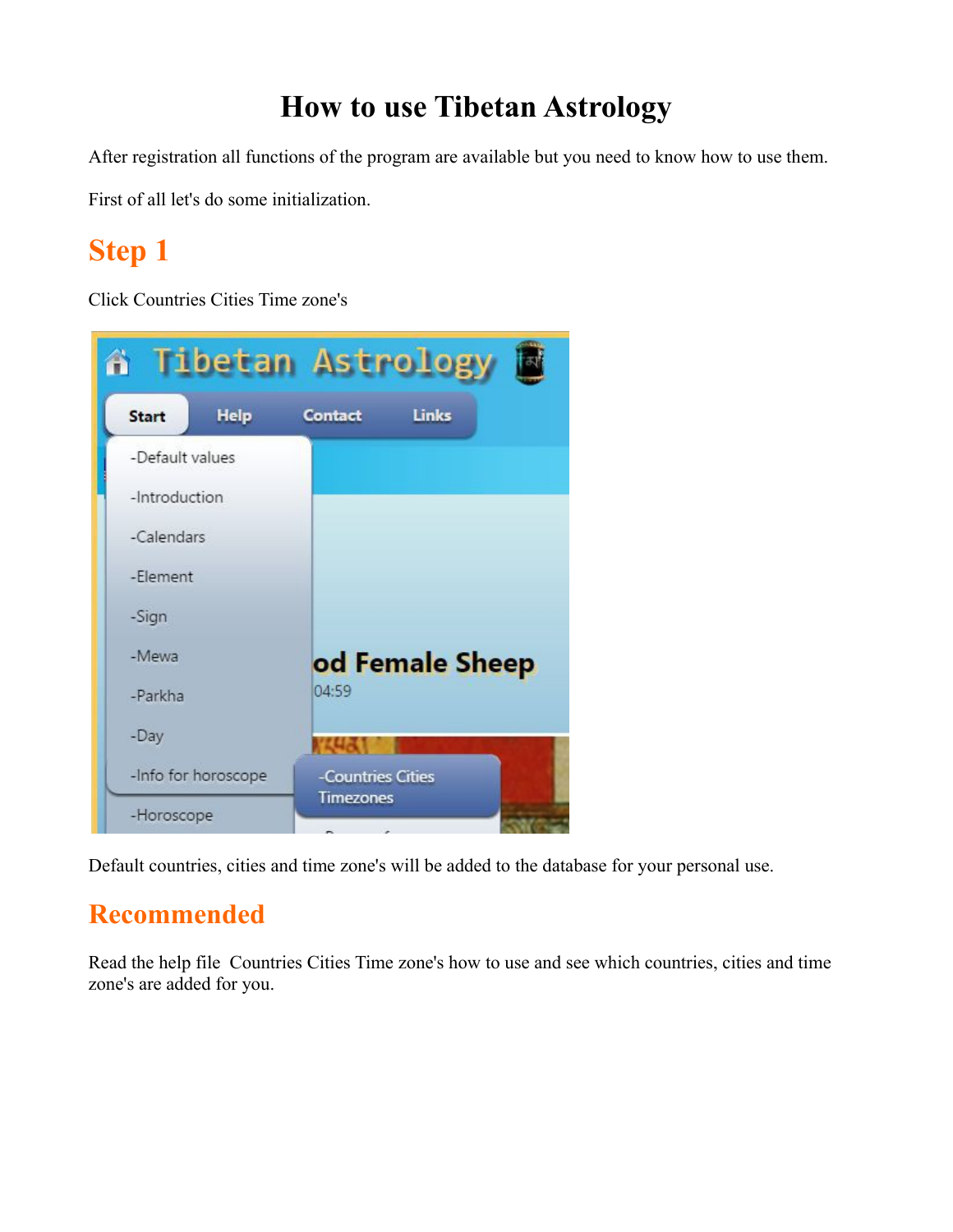Click Persons for horoscope

|                     |             | <b>A Tibetan Astrolog</b> |  |
|---------------------|-------------|---------------------------|--|
| <b>Start</b>        | <b>Help</b> | Links<br>Contact          |  |
| -Default values     |             |                           |  |
| -Introduction       |             |                           |  |
| -Calendars          |             |                           |  |
| -Flement            |             |                           |  |
| -Sign               |             |                           |  |
| -Mewa               |             | re Male Monke             |  |
| -Parkha             |             | dongngan                  |  |
| -Day                |             | 00170227.04.50            |  |
| -Info for horoscope |             | -Countries Cities         |  |
| -Horoscope          |             | Timezones                 |  |
| -Geomancy (sachey)  |             | -Persons for<br>horoscope |  |

Default family is added to the database for your personal use.

#### **Recommended**

Read the help file Persons for Horoscope to see which persons are added for you. This help file also explains how to add persons for your own use.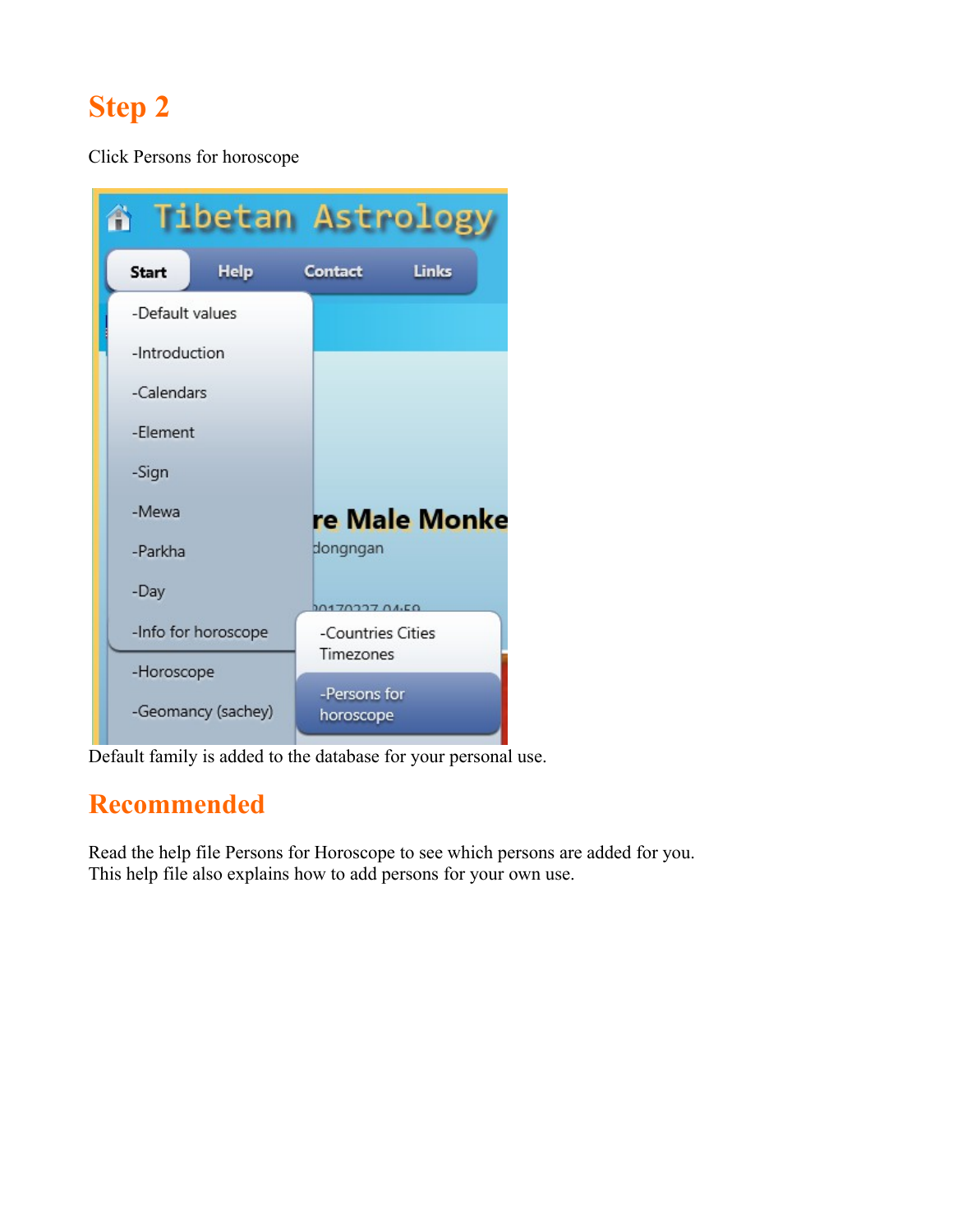Have a look at Family for horoscope

| <b>A Tibetan Astrology</b> |                                |  |  |
|----------------------------|--------------------------------|--|--|
| Help<br><b>Start</b>       | Contact                        |  |  |
| -Default values            |                                |  |  |
| -Introduction              |                                |  |  |
| -Calendars                 |                                |  |  |
| -Element                   |                                |  |  |
| -Sign                      |                                |  |  |
| -Mewa                      | od Male Horse                  |  |  |
| -Parkha                    | 04:59                          |  |  |
| -Info for horoscope        | -Countries Cities<br>Timezones |  |  |
| -Horoscope                 |                                |  |  |
| -Geomancy (sachey)         | -Persons for<br>horoscope      |  |  |
| -Sun / Moon times          | -Family for horoscope          |  |  |
|                            | -Marriage couples for          |  |  |
|                            | horoscope                      |  |  |
|                            | -Events for horoscope          |  |  |
|                            | -Events for person             |  |  |

This is where you can see the family which as a default has been added for your personal use.

### **Recommended**

Read the help file Family for Horoscope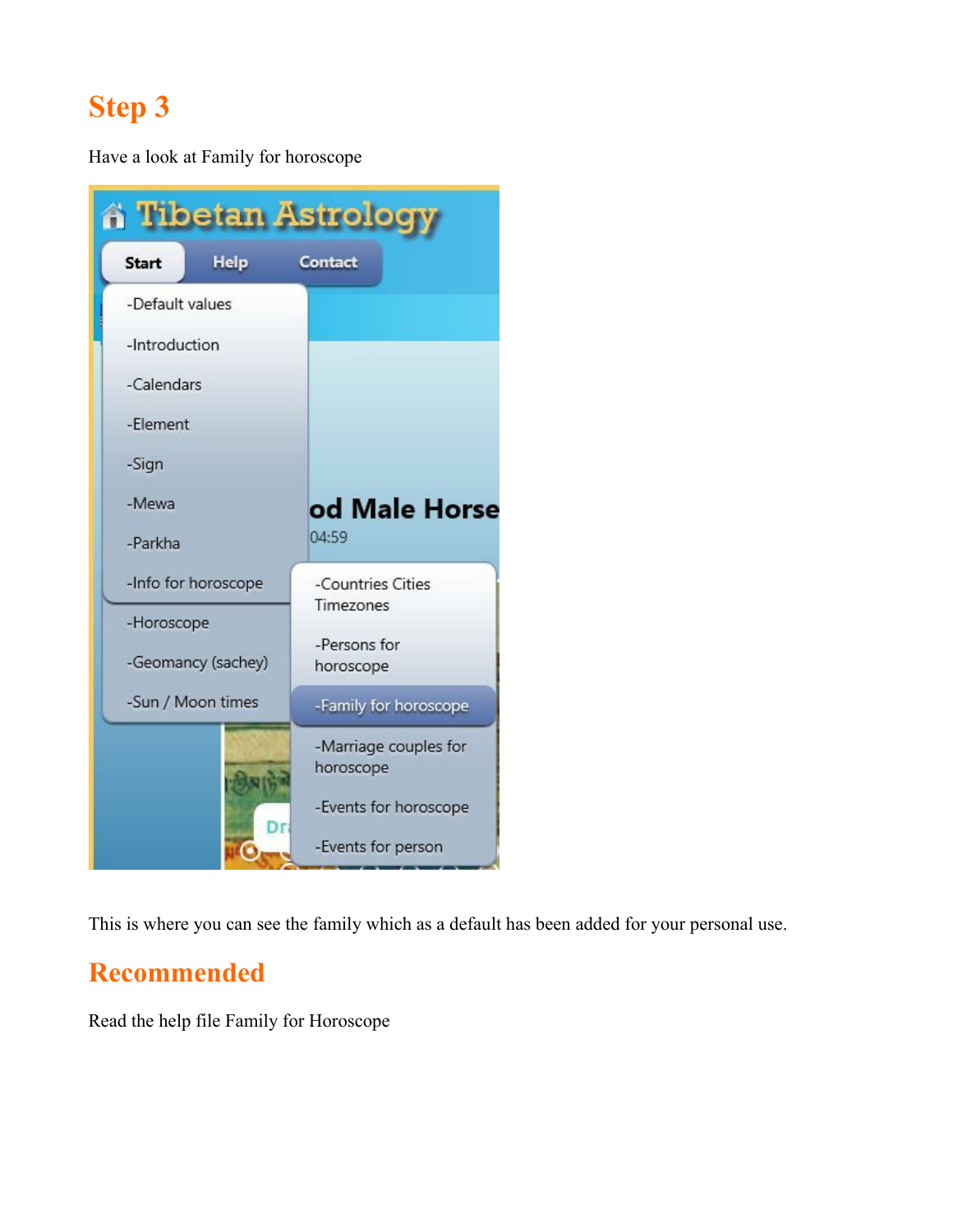Click on Events for horoscope



Events are used for all kinds of horoscope.

### **Recommended**

Read the help file Events for horoscope how to add events.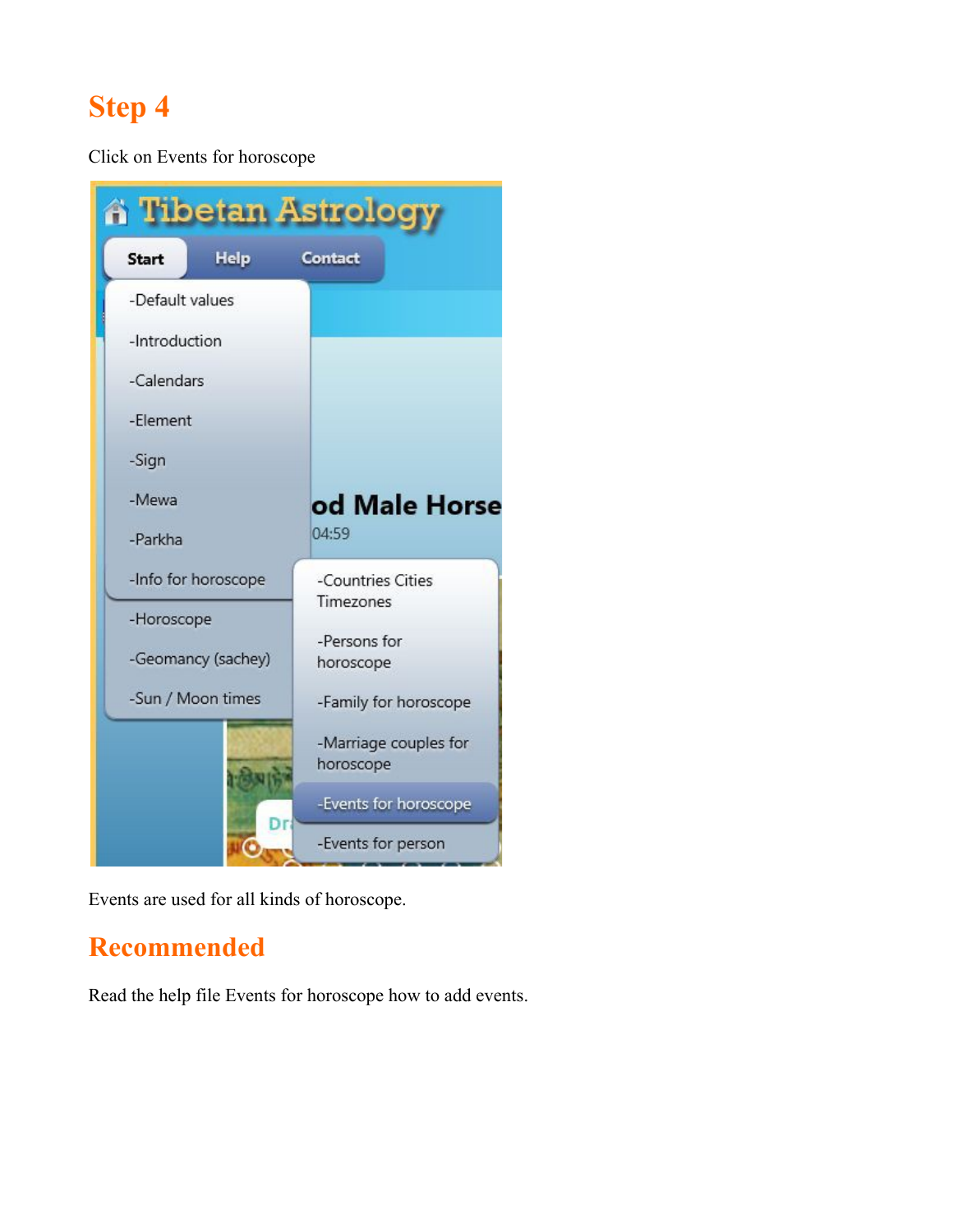Click event for a person.



The very first time you will see a window like